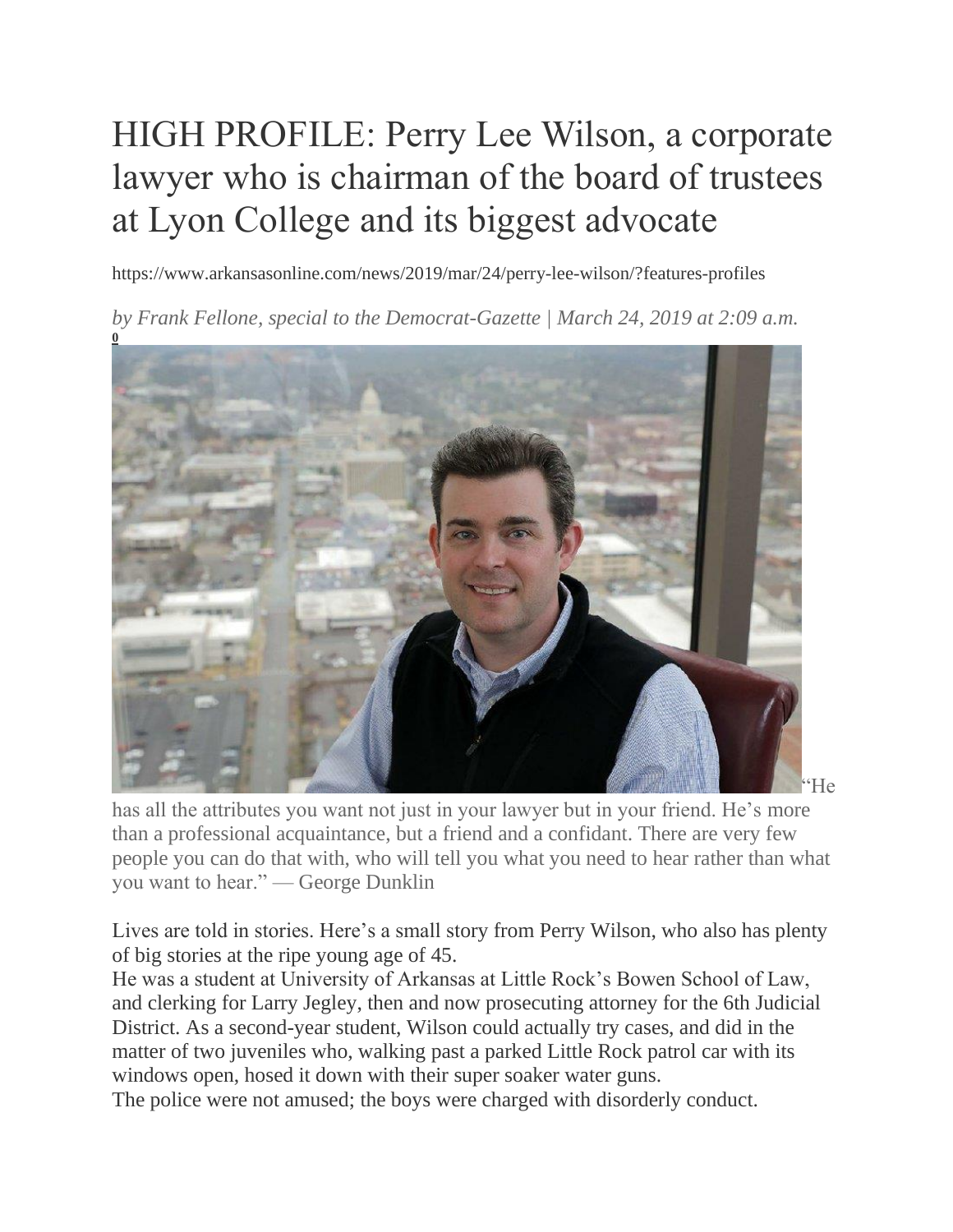Defending was Sam Perroni, one of the state's most prominent attorneys, and one of Pulaski County's 800-pound legal gorillas.

Wilson won, and although the case was reversed on appeal, it was a victory for someone whose goal was to be a "big-time litigator."

Litigate he has, but not so much anymore. At the Barber Law Firm PLLC of Little Rock, Wilson prefers to bring people together, to facilitate business deals, the kind of law, he says, that makes everybody happy.

As the managing member of the firm, Wilson has many interests outside the law. He's chairman of the board of trustees at Lyon College in Batesville and chairman of the board of directors of Economics Arkansas, an educational nonprofit whose mission is to help teachers incorporate economics into classroom learning from kindergarten to the 12th grade.

In the latter position, Wilson will complete a circle on Tuesday when he presents an award to Warren Stephens, chief executive officer of Stephens Inc. The honor — Leadership in Free Enterprise — was previously given to Wilson's father, Michael Wilson of Mississippi County, in 2016. Perry Wilson accepted the award, posthumously, for his father, who died at 65 in 2008.

To be geographically specific, Michael Wilson was of the municipality of Wilson, a company town if there ever was one, given that the Wilson family's roots there date to around the Civil War.

Not so much anymore. In 2010, the Wilson family sold its many thousands of acres of farm land, and numerous historic buildings in Wilson to Gaylon Lawrence Sr. and his son, Gaylon Lawrence Jr., of Sikeston, Mo. For northeast Arkansas, the sale was an earthquake. For Perry Wilson, it was the right thing to do, and constitutes one of those big stories.

Another of those big stories is Wilson's belief in Lyon College, saying he believes it offers the best liberal arts education in Arkansas. Many of its students are their family's first generation to go to college, and for those kids, he says, Lyon is transformative.

But … "Lyon was on the path to closure. I would say so. If it kept doing things the same way, it was closing. Now it's on the right path in an extreme success mode." Donald Weatherman, the previous president, "turned the ship in the right direction, and Joey is the engine we put in the ship."

Joey is W. Joseph King, Lyon's president who was recruited by the board and Perry Wilson.

"Perry was a very aggressive salesman on behalf of the college," King says. "He knew who he wanted and made it happen. He knew what the college needed, someone who could do some things to make the college more sustainable financially. I was an entrepreneur. I knew how to read a balance sheet."

"Joey knows what a college can and should be," Wilson said. "He's creative and also thinks like a businessman."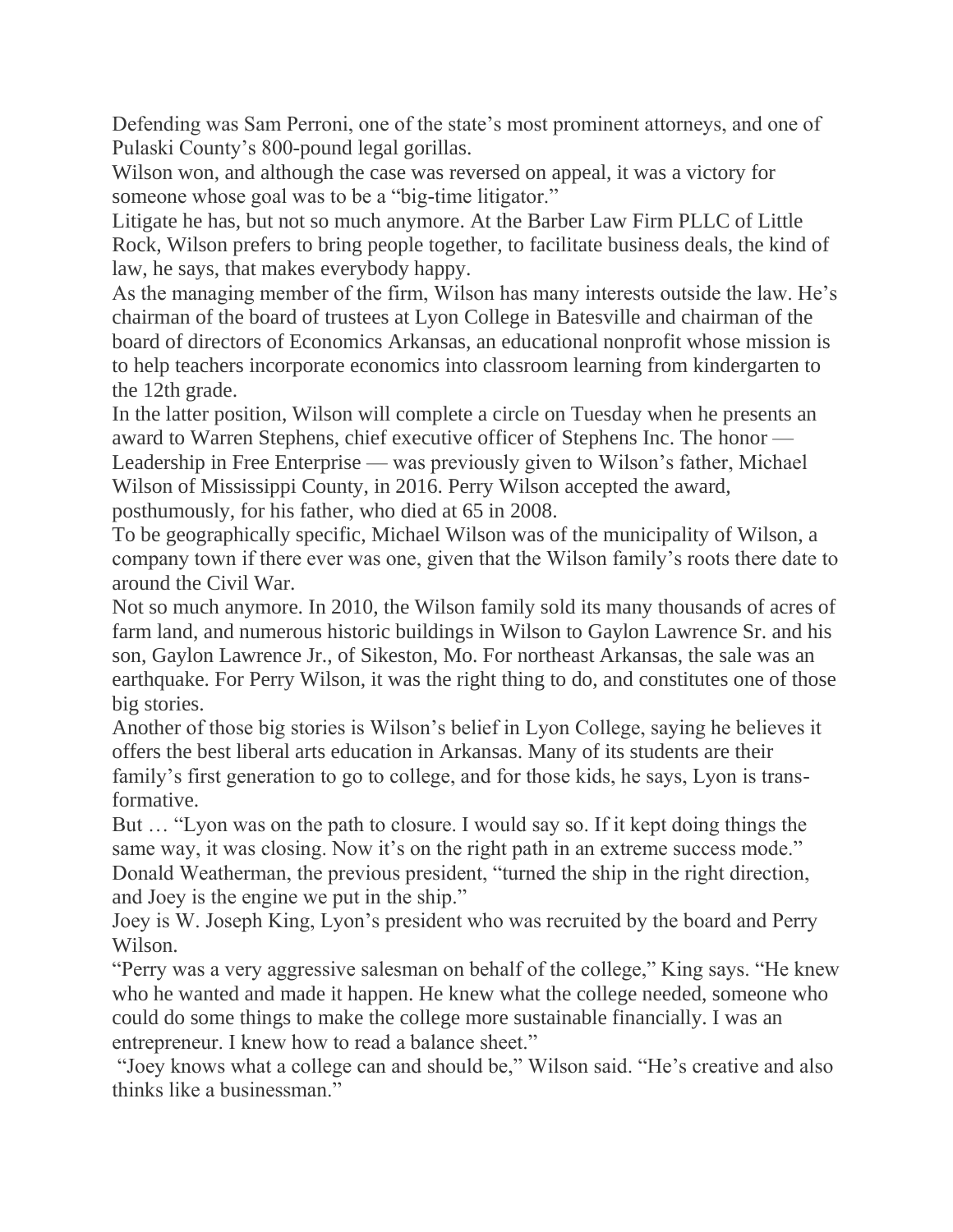#### **1,200 BY 2023**

Lyon's goal, Wilson said, is to go from the current 700 or so students to 1,200 by 2023. To that end, there is a "massive infrastructure project on the horizon." Lyon aspires, Wilson says, to be like Sewanee in Tennessee, Davidson College in North Carolina, and Washington and Lee University in Virginia.

King says Wilson is an ideal board chairman in terms of commitment. Being chairman is not an easy task, he says, because any board has strong egos.

"He does his homework," King says of Wilson. "Being a lawyer, he never enters into a situation where he hasn't prepared. Depending on a board chairman's background, they may not have that commitment. The nightmare is a board chairman who wants to run the place but doesn't have the skills or disposition to do that.

"Perry is mostly hands off but hands on when he needs to be. He respects the role of faculty and alumni, and has a high level of expectation when it comes to the service of a trustee. He expects you to make every meeting, and to make a substantial financial commitment."

Wilson calls himself a "board restructure guy." Lyon's board under his leadership has been cut in half, he says, "not to exclude anyone, but to be nimble enough to make dramatic change."

Something similar has happened to the board at Economics Arkansas, its executive director, Kathleen Lawson, says.

"Perry has changed the way the board operates," Lawson says. "The board is different — we've gone from 78 members to 49 members."

The Wilson family also has a long connection to Arkansas State University at Jonesboro. ASU's top graduating senior is given the Wilson Award. And the oldest building on campus, now home to the College of Osteopathic Medicine, is Wilson Hall.

ASU President Charles Welch said a rumor circulated a few years ago that Wilson Hall would be torn down.

"People got worked up," Welch says, "but we just needed the right use for it. It worked perfectly for the osteopathy school, and it's one of the most tech-advanced buildings we have now."

Perry Wilson remains committed to ASU, Welch says.

"The Wilson family also understands and appreciates the impact ASU has on northeast Arkansas and the Delta. That's near and dear to their heart, having raised generations there. Perry has been the one in the family to maintain that connection." George Dunklin, whose family operates Five Oaks hunting lodge in Humphrey, came to know Wilson through legal matters, a relationship that has grown from there. "Perry is very intellectual, hardworking, a quick learner, a quick wit," Dunklin says.

"Also a caring person who cares about his clients and his friends. He has all the attributes you want not just in your lawyer but in your friend. He's more than a professional acquaintance, but a friend and a confidant. There are very few people you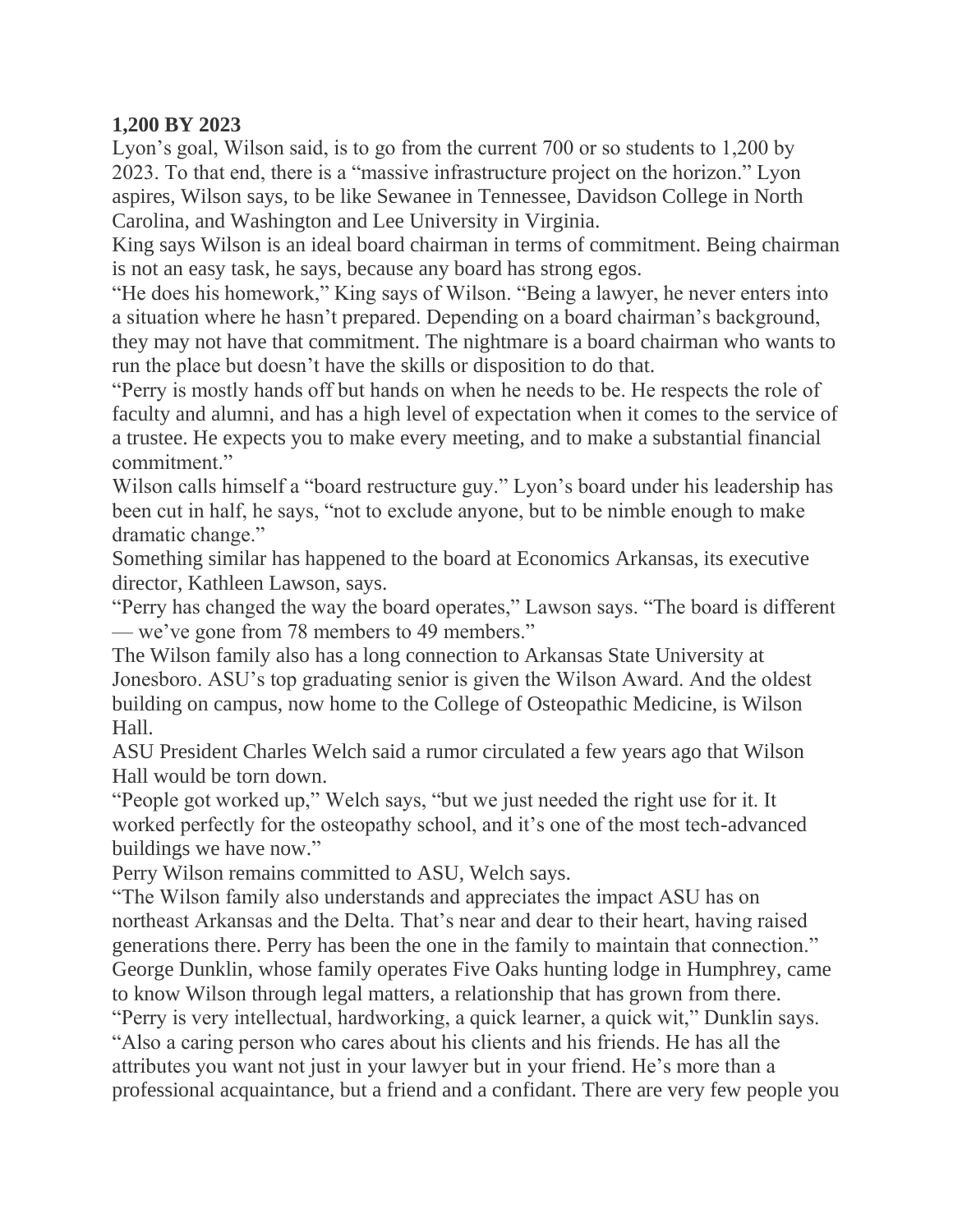can do that with, who will tell you what you need to hear rather than what you want to hear."

Joey King describes Wilson as honest and open-minded.

"He also has very high standards … he doesn't come into anything with mediocrity as his focus. He's a really good person, but a very intense person. For some people, that can be challenging, but everyone appreciates the good-heartedness.

"He is in no way an entitled person. He comes from a storied family in Arkansas, and as you know that can go either way."

#### **MANAGING CHAOS**

Perry Wilson's way was influenced by his father, Mike Wilson, who told his son cut your own swath.

As a student at Southern Methodist University, Perry Wilson took a course in microeconomics. He didn't like it. His father's view was that the world always needed lawyers and accountants — and if Perry didn't like economics, he sure wouldn't like accounting. His path took a liberal arts trajectory, which he advocates, especially in the context of Lyon College. For those students, Wilson says, the jobs of the future haven't been created yet. A liberal arts background, he believes, prepares those students for any eventuality.

After graduating from the Bowen School of Law, Wilson worked two years as a deputy prosecuting attorney, working in juvenile court, Little Rock District Court, then known as municipal court, and eventually moving into circuit court.

"I got to see a side of humanity I never would have seen without that job." Being a deputy prosecutor, he says, "teaches you how to manage chaos."

Wilson worked in circuit court during the state's meth boom, and says he tried a meth case every two weeks. One week he had a jury trial on Tuesday, Wednesday and Thursday.

"When I came here I had more jury trials than half the lawyers here. The more you do it, the better you get."

A state law at the time imposed a mandatory 10-year sentence on felony meth convictions. That led to few plea deals and lots of trials, Wilson says.

"Some very creative defenses were put up."

The basic ingredients of making meth can often be found around the house. The prosecution would offer up the evidence, and defense lawyers would point out that the ingredients were everywhere.

Wilson's rebuttal: "Yes, I do have all this stuff around the house — but I don't have it all in one box."

As Wilson pursued his legal career, he continued to serve — for Arkansas State University, for the Bowen School of Law, for the University of Virginia's Arkansas selection committee, and as a co-trustee of the Mississippi County Doctors Discretionary Fund.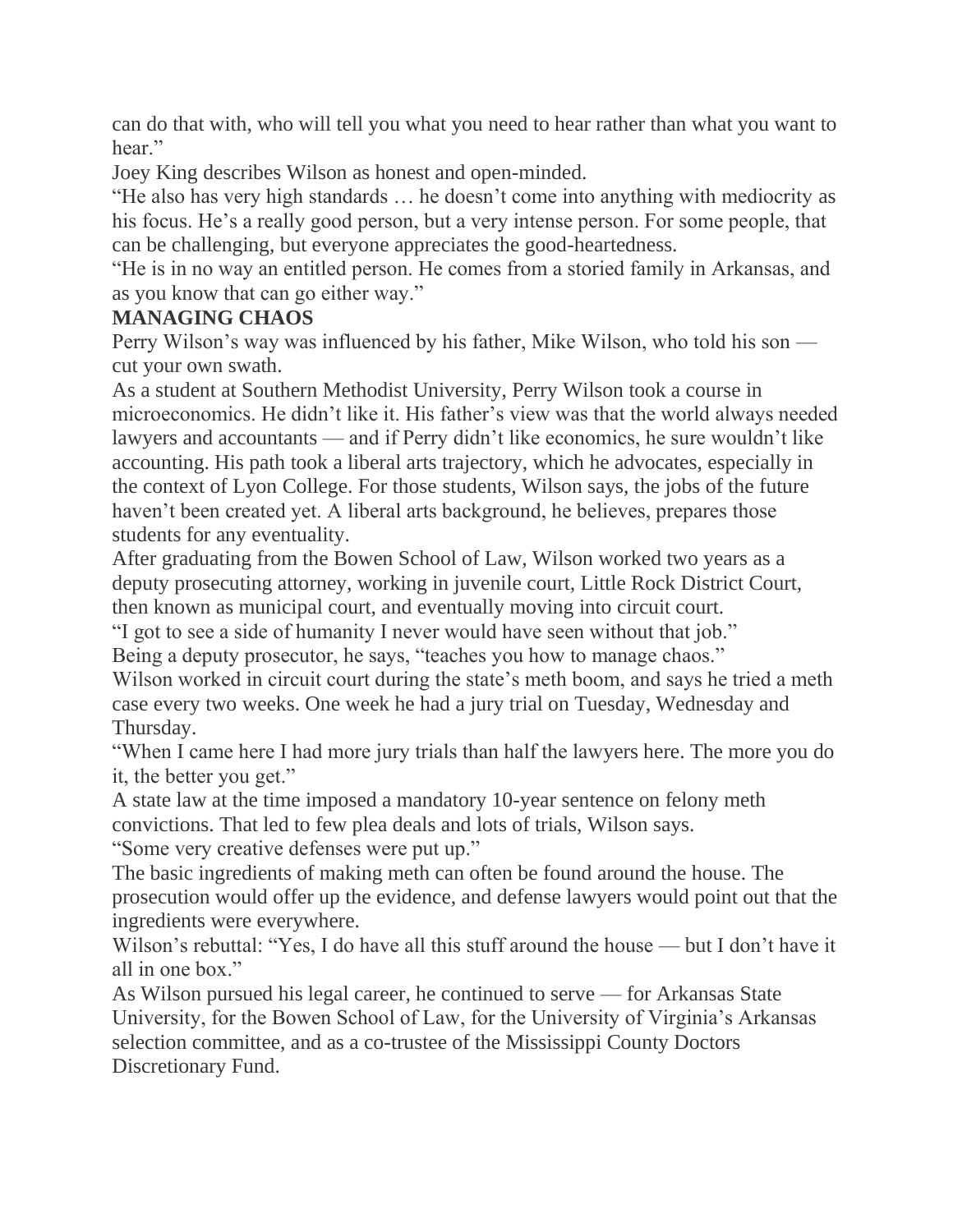The latter was an effort to help students from northeast Arkansas become doctors and then hopefully come back home. Success, Wilson says, was mixed.

"That doesn't mean we shouldn't have tried. It's so hard to get people to come back to the Delta. They see it as depressed and with less opportunity."

Wilson hasn't gone home to live, either. Neither has he been back to his namesake town since the sale of Lee Wilson & Co. in 2010.

### **'IT'S BITTERSWEET'**

"It's bittersweet. It's not our town anymore. But I'm extremely proud of what the Lawrences have done. It's 10-fold what it used to be, and I'm really proud of that." After his father's death, Wilson says he spent the next three years splitting time between his law practice and the family business, trying to learn as much as he could about the latter.

"When Dad was alive we would talk about selling the business because the family was getting too large," Wilson says. "When the percentage of family not actively involved in the business exceeds the percentage that is, you're in trouble." He won't say much more, still bound by a confidentially agreement.

While he's mum on the sale, Wilson will talk about his and wife Jennifer's 3-year-old son, Evans.

Evans has a rare genetic disorder, fumarate hydrate deficiency, which impedes development of the brain. How rare? A geneticist at Arkansas Children's Hospital estimated a one in 400 million chance, Wilson says. Turns out Perry and Jennifer have a genetic marker for the condition.

Evans has "a helluva personality. He expresses much happiness when he sees either one of us."

Speech, occupational and physical therapy is provided to Evans at Pediatrics Plus. "We will give him every opportunity we can," Wilson says. "It doesn't matter the outcome, we'll give him every opportunity."

Having Evans helps Wilson approach all people with empathy.

"I do not know what hell that person is going through."

## **ECONOMICS FOR KINDERGARTNERS**

Economics Arkansas, which proposes to support education for real life, dates to 1962, when it was established by Arch Ford and Bessie B. Moore. Its mission is to provide resources for teachers K-12 to teach economics, personal finance and the free enterprise system.

Perry Wilson was hooked at his first board meeting.

"You have not lived until you sit in front of kindergartners giving you a presentation on what scarcity is," Wilson says. "It's amazing the way teachers break these concepts down to where even kindergartners can understand them."

In this case, the teacher told the kids one morning to take their seats. Minus one seat. Lawson, executive director of Economics Arkansas, says of Wilson: "He's a champion of the work we do."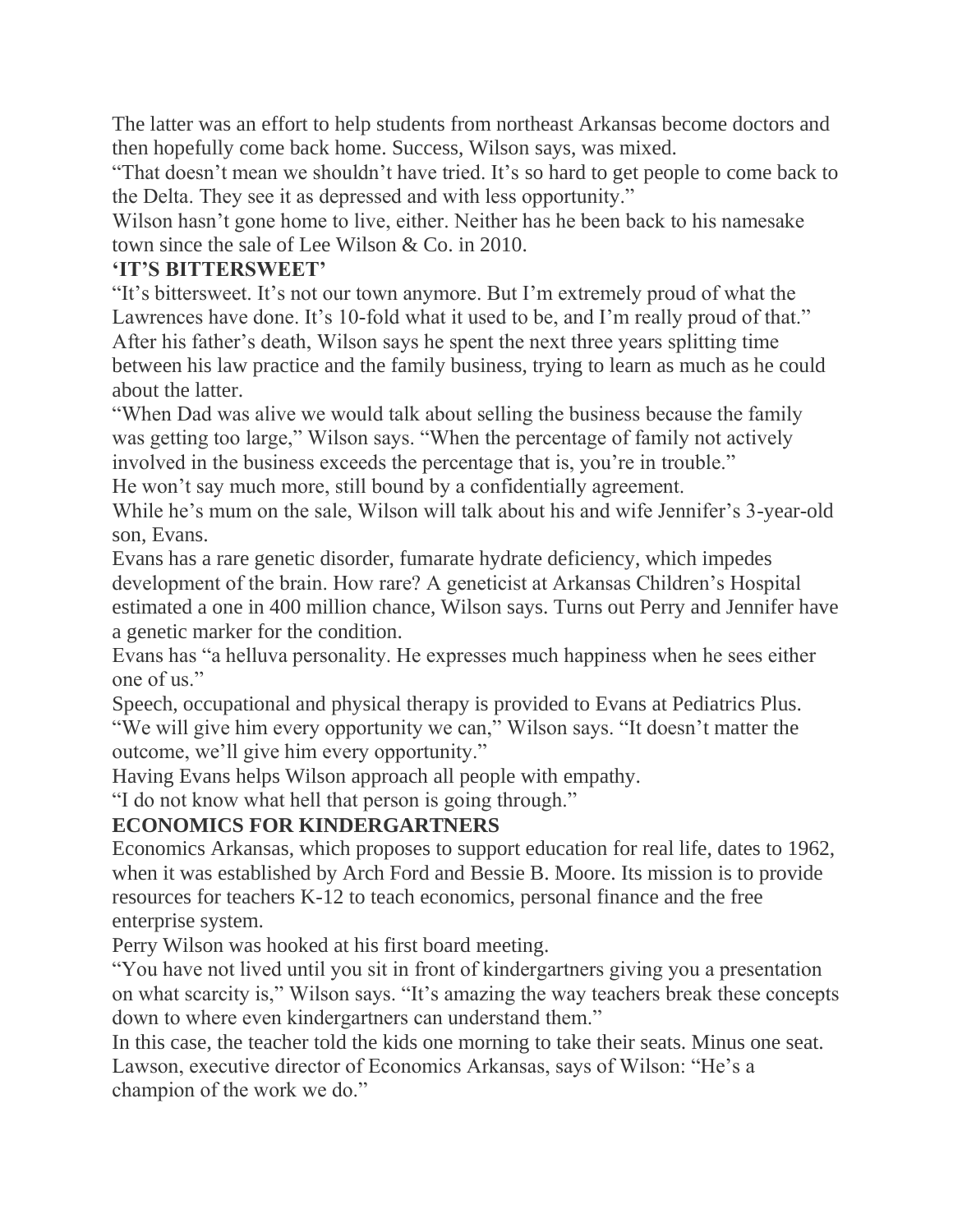The organization's 2018 report shows it works with 40 school districts in 68 counties, educating more than 33,000 students.

"We want to do everything we can to integrate economics into the classroom," Lawson says.

"I wouldn't be involved if I didn't believe in it," Wilson says.

Back in Batesville, Joey King observes that his contract as president of Lyon College, running through 2022, dovetails with Wilson's term as board chairman. Also with the timing of the strategic plan. Also with the college's 150th anniversary.

"He's committed to serving through my contract," King, 48, says, "so effectively we have an agreement. It's not the norm to have a president and a chairman in their 40s. He and I would be significantly younger than most board chairmen and presidents by 10-15 years."

Wilson's relative youth generates energy and a fresh perspective, King says.

"I never have to worry about Perry being tired. He's always on."

"Because Perry in his mid-40s there's a lot of potential and promise in his future," King adds.

"This isn't looking back on a life well lived.

"I don't know if he has other ambitions. It would not surprise me if he did, because he certainly has the capabilities."

## **SELF PORTRAIT**

Perry Wilson

DATE AND PLACE OF BIRTH: March 8, 1974, Memphis

FIRST JOB: Cleaning out horse stalls for my grandfather. Eight years old. He paid me one silver dollar per week.

FAVORITE JOB: Deputy prosecuting attorney for Larry Jegley

BEST ADVICE I EVER GOT: The most fulfilling work you do in your life will be the work you do outside of your "job."

WORST ADVICE I EVER GOT: I like to think I'm pretty good at spotting and ignoring bad advice, but I remember someone once telling me I was wasting my time devoting so much energy to charities and nonprofits. That person was clearly misguided.

BOOK ON MY NIGHTSTAND RIGHT NOW: Switch by Chip and Dan Heath MY FATHER ONCE TOLD ME: Cut your own swath in life.

THE LAW IS: A very small part of the overall practice of law.

I LOVE TO HUNT: With a bow.

WHAT EVERYONE SHOULD KNOW ABOUT ARKANSAS: It would amaze most folks how full of innovators Arkansas really is. From entrepreneurs to educators, we really do have a wealth of talent in this state.

MY WIFE WOULD DESCRIBE ME AS: Busybody/clean freak.

MY FAVORITE MEAL IS: Dessert — chocolate soufflé.